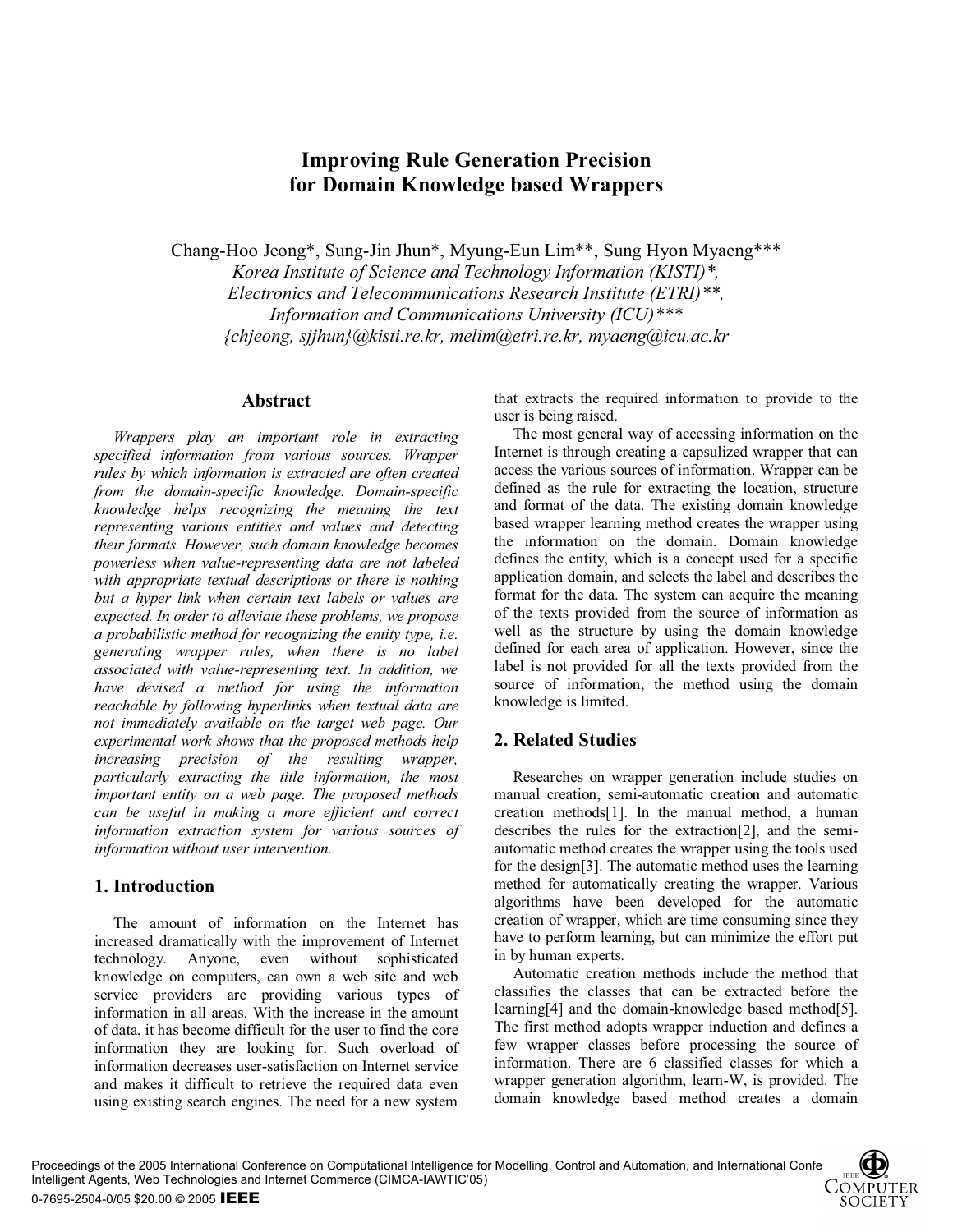knowledge for each domain and suggests a method for creating the wrapper for each of them. Since the information to be extracted are already expressed in the domain knowledge, there is no need to construct the learning data. However, the documents from the source of information have to have a label in order to use the domain knowledge.

In this paper, we will describe the domain knowledge based probabilistic wrapper generation system used to effectively extract the information from a semi-structured source of information on the web. We will suggest a probabilistic model that automatically recognizes the entity of the text without a label. This method is similar to the domain knowledge based method in that it minimizes human effort which makes it easy to apply to real-world situations. It also performs the recognition of entities without a label that the domain knowledge based method could not perform.

# **3. Wrapper Generation**

The factors to consider in order to improve the performance of the wrapper generation are as follows.

### **3.1. Method using the Hyperlink**

Most sources of information on the web only provide the abstract at first. The specific information can be viewed through a hyperlink. This method enables the user to quickly look through the information that the user demanded. In order to provide the user with as much information as possible on the initial page, the information should be obtained from the database to create the web page which is a time-consuming event. This would cause more harm than good to the user due to the long initial access time. Therefore, the information linked to the hyperlink should be utilized effectively in order to acquire the necessary information.

The methods for using the hyperlink are as follows.

- When creating the wrapper
	- Detect the boundary of the item by analyzing the pattern of the information provided in the main page.
	- Follow all the hyperlinks within the detected boundary to check for useful information. A useful information is a document with the largest number of entities acquired using the domain knowledge.
	- If the information is found to be useful, the location of the link and the information related to the entities are merged to be recorded on the wrapper.
- When extracting the information
	- Read the wrapper information in order to decide whether to extract information

through the hyperlink.

- Extract the information from the main page, and acquire further information from the page connected through the hyperlink if there is a sign.
- Combine the information from the front page and the back end page to create a single item of information extracted.

The number of useful entities can be increased by using the analyzed information included in the hyperlink.

### **3.2. Probability Information Utilization Method**

Text with labels is automatically recognized by the domain knowledge in creating a wrapper from the source of information. However, those without a label cannot be used for recognizing the entity since they do not contain any clue to their meaning. In this section, we introduce a probabilistic method to recognize the meaning of texts that cannot be detected using the above method.

**3.2.1. Background.** Text on a page can be distinguished by the possession of a label. The meaning and structure information of a text with a label can be automatically recognized. Those without a label can adopt the probabilistic method in order to acquire the information.

We will first define the term used to describe the model. An entity is the basic unit of the information used in the domain. A label is a clue to the recognition of the entity and an item is the basic unit of information provided by the source of information. Usually, most sources of information display the contents on the web page with a certain pattern such as list or table. An item can also be defined as the tuple of the database. The pieces of text appear separately through tags when the structure analysis is applied. These pieces are logically restructured to form a text with a meaning as shown on the browser. The part which can become the value of the entity is called the token. A number of tokens are created by performing a structural analysis of the HTML document. In this step, both texts with and without the label information appear in a same pattern to form a set of tokens for the source of information. When a token is selected for a single item, a token at the same location of another item can be defined as performing the same role. These are called a token set. Therefore, a number of token sets can be found within a single source of information. It is called a token set sequence since a number of token sets appear sequentially. The process for forming a token set sequence is shown in Figure 1 below.

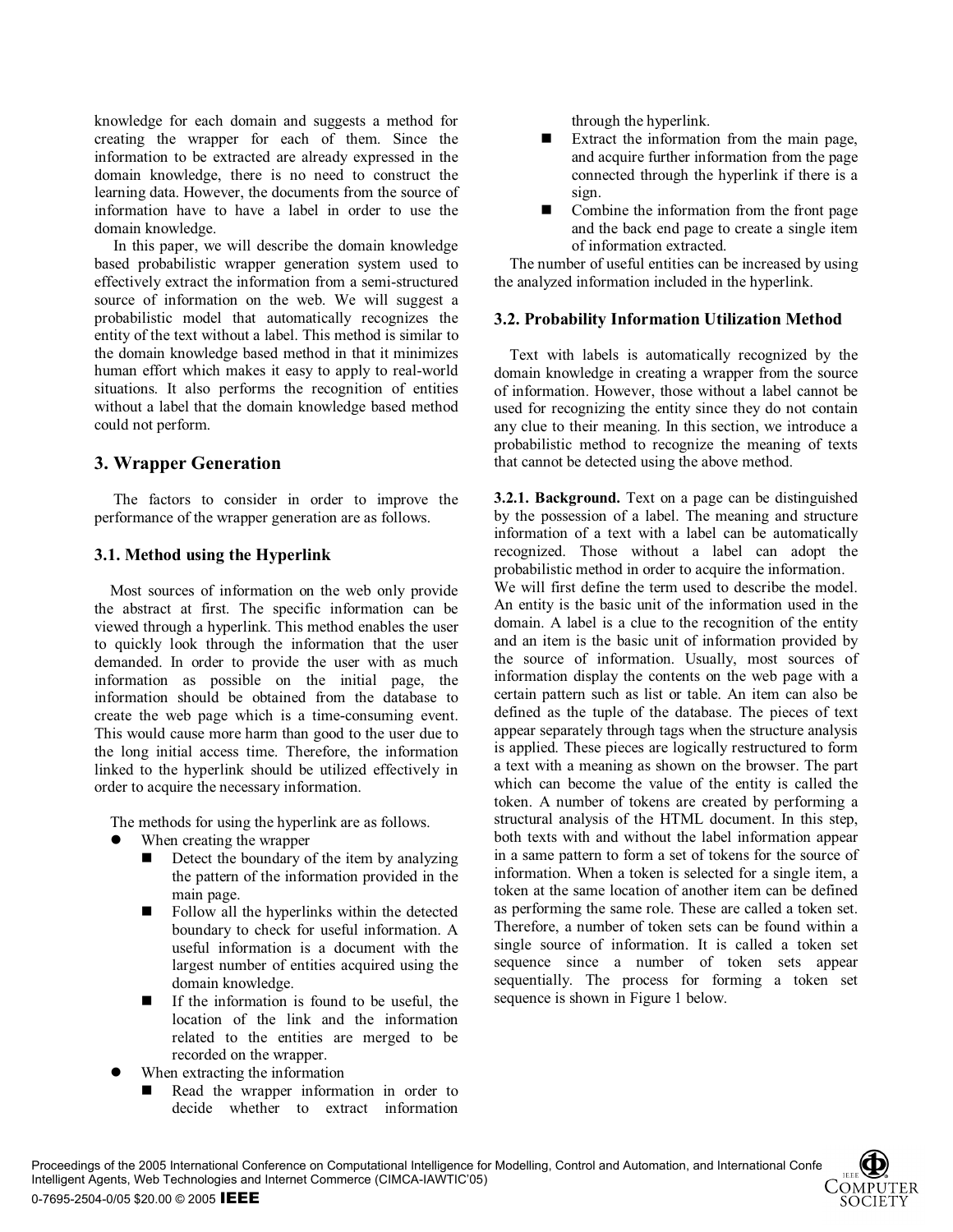

Figure 1. Step for creating the token set sequence

(a) of Figure 1 is the result of browsing the HTML document which is a pattern easily found in the source of web information. (b) shows the result of re-arranging the information of interest by item. More than one item is acquired from a single source of information. (c) shows the result after grouping the text information by extracting a certain pattern through analyzing the structure of the web page. When performing the structural analysis of the document in order to create such information, the text information has to be linked logically as shown in (b). Link tags and font tags between texts have to be removed in order to extract the text. (d) shows the token set from the item which can become the entity value. Since there is more than one token set, it shows that a token set sequence can also be formed.

Figure 2 shows the result of expressing the item on Figure 1 as a tuple of a database.



Figure 2. Tuple expression of items

The number of tokens not recognized for each item is expressed as m, as shown in Figure 2. The main point of this model is on classifying the unrecognized tokens to each set of entity.

The rules can be defined as follows.

1. There are n recognized tokens for a single item. {*t1, t2, …, tn*}

2. There are n allocated entities. {*e1, e2, …, en*}

3. The number of unrecognized token for a single item is m.  $\{t'_1, t'_2, ..., t'_m\}$ 

4. The number of entities not allocated is q.  $\{e^{\prime}_l, e^{\prime}_2, ...,$  $e'_{q}$ }

 $e'_{k}$  is the set of entities formed by removing the entities found in the source of information from the set of entities E. The entity of the token is given exclusively, which means that the entities already found have to be removed from the set of entities that can be newly recognized.

5. There are v items in a single source of information.

6. There are n recognized token sets for a single source of information. There are v tokens in a token set. {*T1,*  $T_2, \ldots, T_n\}, T_i = \{t_{i1}, t_{i2}, \ldots, t_{iv}\}$ 

7. There are m unrecognized token sets for a single source of information. There are v tokens in a token set.  $\{T^{\prime}_1, T^{\prime}_2, ..., T^{\prime}_m\}, T_j = \{t^{\prime}_{j1}, t^{\prime}_{j2}, ..., t^{\prime}_{j\nu}\}\$ 

8. A set E with  $(n + q)$  number of entities is defined in the domain knowledge.

We will suggest a probability model based on the above assumptions.

#### **3.2.2. Designing the Entity Recognition Model.**

The ERM(Entity Recognition Model) suggested in this study was inspired by the HMM(Hidden Markov Model). HMM performs the tagging of category on each word in a sentence<sup>[6]</sup>. The ERM suggested in this study provides an entity to each token that forms a single item. The difference is that it does not apply the statistical method on every word. The tokens with a label are excluded in applying the statistical method. The other main difference is that the HMM takes the order of the elements into account whereas the ERM does not take order of the tokens into account. Therefore, it does not require the minimization of the number of possible instances through the Viterbi algorithm. Due to these differences, the equation of the ERM is different from that of HMM. The difference between the ERM and HMM is shown in Table 1.

Table 1. Comparison of HMM and ERM

|                        | HMM                                                 | ERM                                                    |
|------------------------|-----------------------------------------------------|--------------------------------------------------------|
| Class                  | Category                                            | Entity                                                 |
| Object                 | Word                                                | Token                                                  |
| Probability            | Probability that<br>category is tagged onto<br>word | Probability that entity<br>is recognized onto<br>token |
| Corpus Statistics      | Lexical Generation<br>Probability                   | Model 1 Probability                                    |
| Context<br>Information | Bigram Probability                                  | Model 2 Probability                                    |
| Difference             | Occurrence order of<br>category is important.       | Occurrence order of<br>entity isn't important.         |

### *HMM*

$$
= PROB(C_1, ..., C_r | W_1, ..., W_r)
$$
  
\n
$$
\cong \prod_{i=1,T} PROB(W_i | C_i)^* PROB(C_i | C_{i-1})
$$

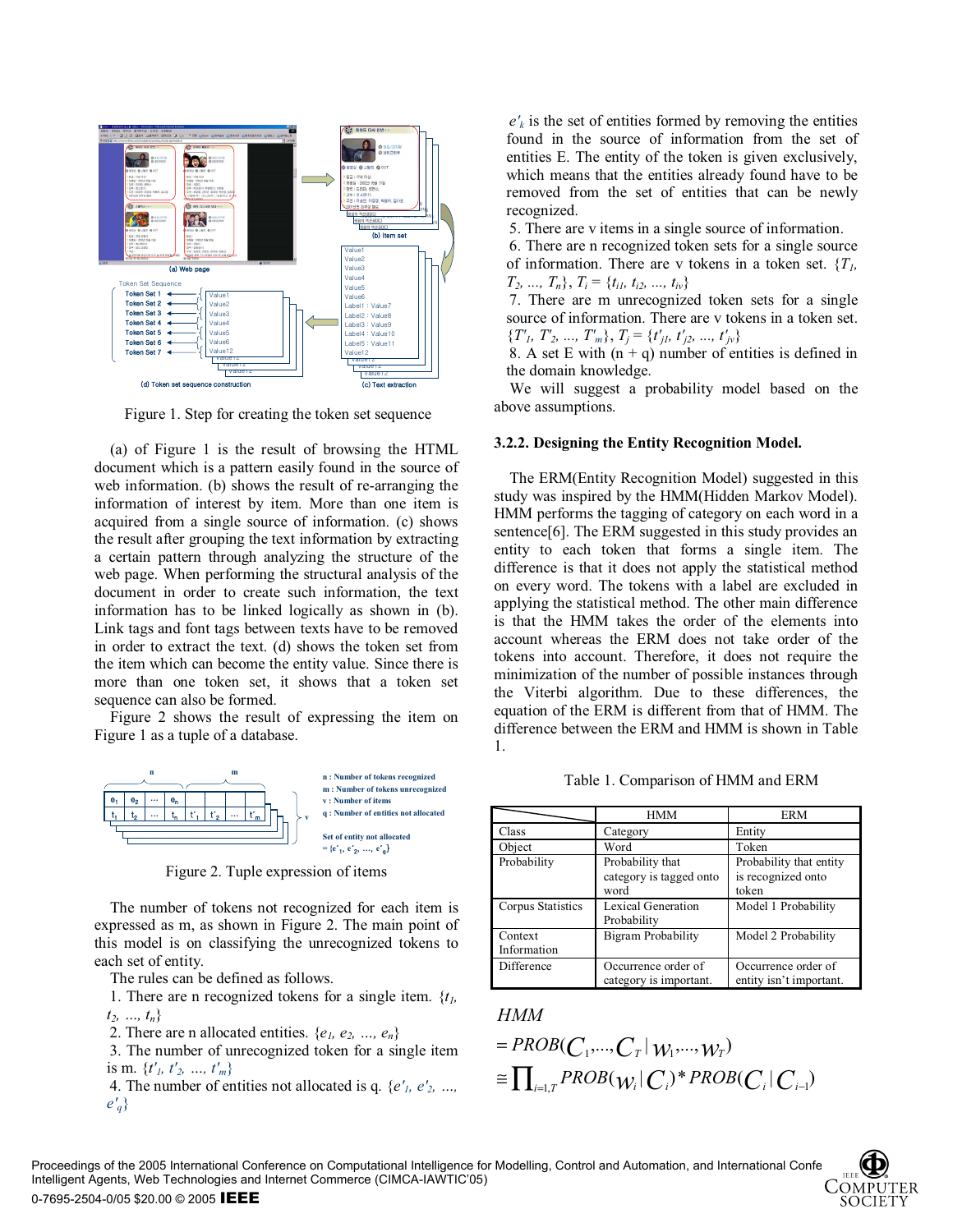$$
ERM
$$
  
=  $PROB(e'_1, ..., e'_q | T'_1, ..., T'_m)$   

$$
\cong \alpha * \{P(e'_i) * \frac{1}{v} \sum_{k=1}^{v} P(t'_{jk} | e'_i) \} +
$$
  

$$
(1-\alpha) * \{\frac{1}{v} \sum_{k=1}^{v} \sum_{h=1}^{n} P(e'_i = t'_{jk} | e_h = t_{hk}) * P(e_h = t_{hk})\}
$$
  

$$
(1 \le i \le q \text{ and } 1 \le j \le m)
$$

The probability that part-of-speech is tagged onto word in the HMM is expressed using the Lexical Generation Probability:  $PROB(w_i | C_i)$ . The same is expressed using the Model 1 Probability:

 $(e')^{*\stackrel{1}{-}}\sum^{\nu}P(t',|e')$  $\mathcal{L}_{p}(\mathbf{y}|\mathbf{x}) = \sum_{k=1}^{v} P(\mathbf{y'}_{jk}|\mathbf{y'})$  $(e')^* \frac{1}{v} \sum_{k=1}^v P(t'')_k \, | \, e'_{ik}$  $P(e')^*$  –  $\sum P(t'_{ik} | e')$  in the ERM. The Bayesian

model uses the conditional probability to classify the entities of a token without a label based on the history of the previous tokens. However, since there are more than just one item on the web page, all the tokens on the same location have to be taken into account. Acquiring the possibility of a set of tokens with the same characteristics would be more appropriate for an accurate result. We would be able to allocate the tokens without a label to a new entity using the concept explained above.

The Bigram Probability:  $PROB(C_i | C_{i-1})$  used by the HMM to show the probability that two categories appearing sequentially can be expressed using the Model 2 Probability:

$$
\frac{1}{\nu}\sum_{k=1}^{\nu}\sum_{h=1}^{n}P(e_{i}'=t_{jk}'|e_{h}=t_{hk})^{*}P(e_{h}=t_{hk})
$$
 in the

ERM. This method uses the information of a single item to classify a token without a label by using the text information of a token with a label within the same item. This is possible because the label of an unrecognized token can be assumed by using the information of an already recognized text information. The extracted items contain relative information. The wrapper is created for a various source of information to extract the information to resolve the problems occurring at the current source of information.

As a result,  $e^{\prime}$ , which is the largest probability of *PROB*( $e'_{1}$ , ..., $e'_{q}$  | $T'_{1}$ , ..., $T'_{m}$ ), is selected and allocated as an entity of the token set  $T'$ <sup>*j*</sup>. However, if the probability is lower than a certain threshold, the token is not recognized at all. The threshold value is used to identify the token as useful or not useful. This threshold value is acquired through experiments.

Finally, the token set  $T'$ <sup>*j*</sup> is removed from the first row of tokens to acquire a new token set  $T<sub>I</sub>$ ,  $T<sub>2</sub>$ , ...,  $T<sub>m-I</sub>$ . The above procedure is repeatedly applied to a newly created token set.

Since ERM is not limited by the order of the elements as in the HMM, the two possibilities are merged together using variable  $\alpha$ . Model 1 and Model 2 both have a worthy logic, but a more reliable model with more information can be formed by combining the two. The  $\alpha$ value, which shows the relative importance of Model 1 and Model 2 are acquired through experiments.

### **4. Experiment**

The algorithm suggested in this paper has been applied to seven different sources of information in the movie domain (Site A, Site B, …, Site G). The entity of the domain knowledge should be selected appropriately to the application area of the system. Since the purpose of this study is on measuring the performance of the entity recognition model, we have performed the experiments using the largest domain knowledge in the movie area. The entities defined for the movie domain in this study are title, genre, producer, actor, rated level, production, scenario, filming, music, runtime, open date and close date.

### **4.1. Experiment Method**

Experiments have been performed sequentially in order to prove the effectiveness of the methods suggested in this paper. The domain knowledge has been used to create the wrapper in the first stage and then the processing hyperlink was added for the creation of the wrapper. Finally, the entity recognition algorithms have been applied to unrecognized tokens to create the wrapper for the comparison.

The performance of each site can be calculated using the following equation.

 $\aleph$  Precision = (number of extracted entities / number of defined entities in the domain knowledge) \* 100

The number of extracted entities is the number of entities recognized during the process of learning by the wrapper, and the number of entities to be extracted is the number of entities defined in the domain knowledge. There was not a single source of information that provided us with all 12 entities and therefore a 100% precision was not possible to achieve.

The average precision of all the sites can be calculated using the following equation.

 $\mathcal K$  Average Precision = (sum of precision of each site / number of sites)

### **4.2. Results and Analysis**

The result of the precision improvement of each site is shown in Figure 3.

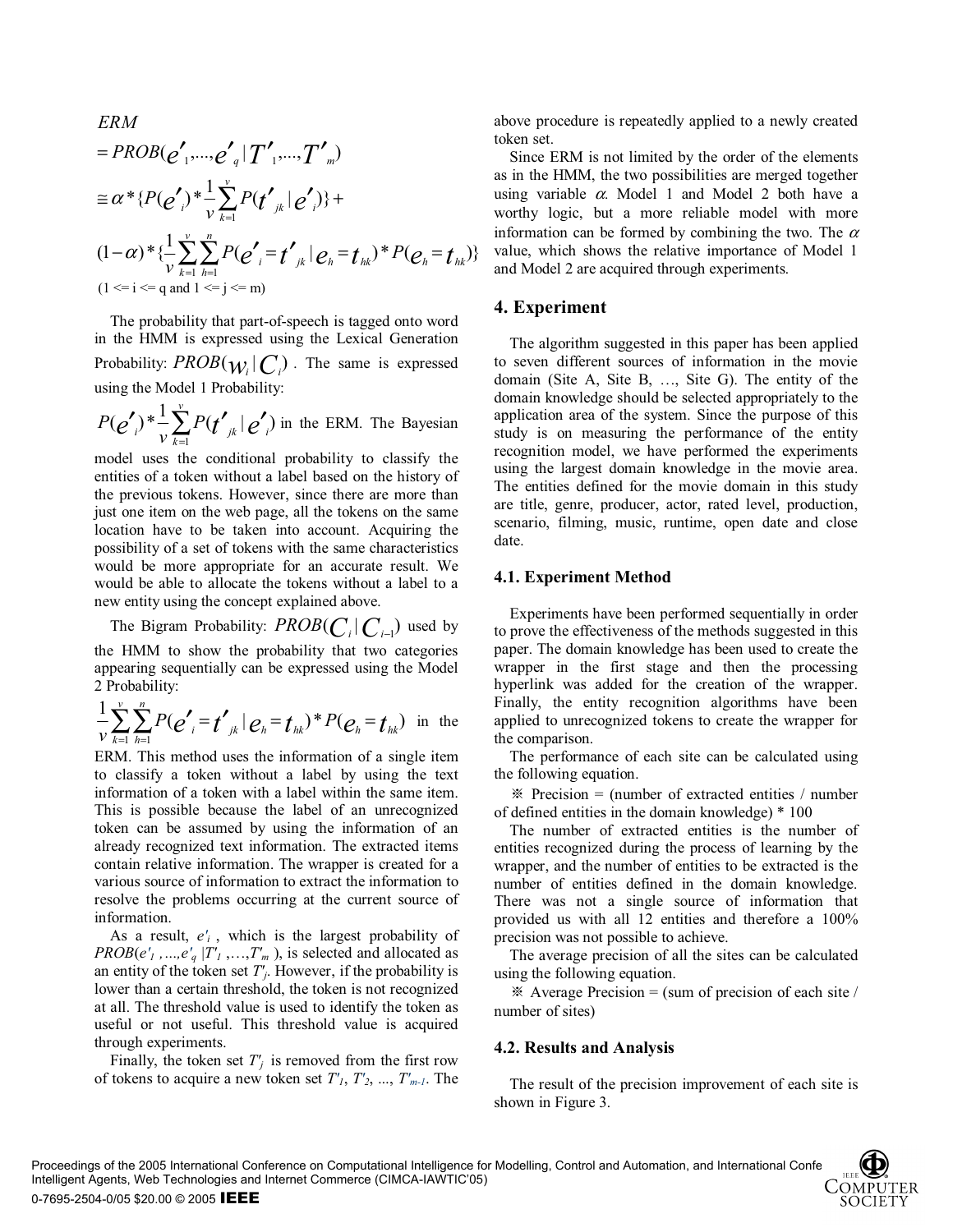

Figure 3. Comparison of precision improvement of each site

The result of the average precision improvement is shown in Figure 4.



Figure 4. Comparison of average precision improvement

The domain knowledge was applied to create the wrapper in the first experiment. The wrappers were created for the entities extracted from the source of information. However, this method was not able to utilize the hyperlink of the web sites which made it inefficient. Therefore, the number of entities extracted was limited.

The second experiment included the processing of hyperlinks for the creation of the wrapper. The number of entities from some of the sources of information doubled as a result. The structural features of the web site was taken into account through this method, which lead to the improvement of performance. One of the major elements in the improvement of web technology was hyperlink, which was proven in this experiment using the wrapper generation system.

The third experiment applied the entity recognition algorithm for the tokens in order to create the wrapper. The number of entities extracted increased as a result. It proved that applying the probabilistic method on tokens without a label lead to the increase in performance.

The characteristics of the newly recognized entities have to be examined. Information such as the title is a core entity which should exist on any domain, which means that the information would be useless without these entities. However, it was found that the label was missing on important information such as the title in many

different sources of information. This was due to the different font or color used to amplify the title in the text. Also, entities used to distinguish the items can be recognized easily by the human eyes which is why the label was missing on such entities. By applying the probabilistic entity recognition method on these documents made it possible to recognize the titles and other important entities.

The other fact found out through the experiments was that the value of Model 1 and Model 2 was different on each source of information. The precision of Model 1 turned out to be larger on some sites whereas the value of Model 2 was larger on other sites. This is assumed to be due to the characteristic of the information provided by each site. In cases where the value of Model 2 was larger than Model 1, the number of texts containing a label in the data was relatively larger. This means that a data with more label contain more context information. The relative importance of Model 1 and Model 2 depends on the characteristic of the data provided by the source of information. Therefore, the variable  $\alpha$  is to be applied on the source of data by selecting the model with more importance according to the characteristic of the data.

### **5. Conclusion and Future Works**

The wrapper generation system using the probabilistic method is very important since the method that only used the domain knowledge was proven to be ineffective on text without a label, despite some of its advantages. This is especially true since the unrecognized entities by the system turned out to be of great importance, such as identifiers and titles.

Future works should concentrate on merging the information acquired separately from each source of information and the precision of the rule creation. Information extracted from different sources of information are used to express different items in most cases. However, in some cases, different entities were found for the same item. Therefore the identifier of the extracted item should be used to merge the data for creating the information. Also, new characteristics can be added to the domain knowledge with the change in the source of information and its dynamic characteristics. Such change in the domain should be automatically detected and applied to extend the domain knowledge automatically in future systems.

# **6. References**

- [1] L. Eikvil, "Information Extraction from World Wid e Web", A Survey, 1999.
- [2] J. Hammer, H. Garcia-Molina, S. Nestorov, R. Yer neni, M. Breunig, and V. Vassalos, "Template-base d Wrappers in the TSIMMIS System", ACM SIGM